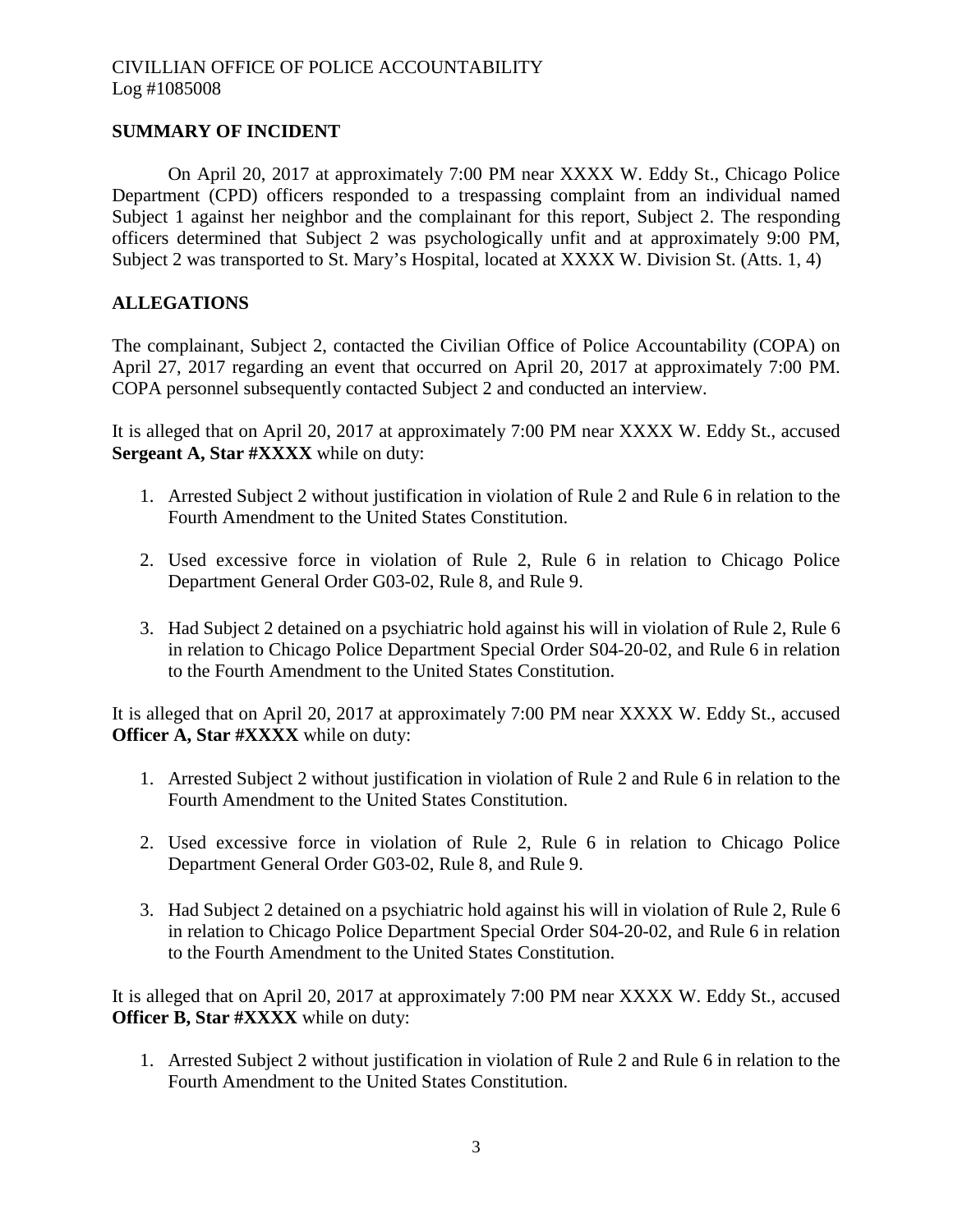- 2. Used excessive force in violation of Rule 2, Rule 6 in relation to Chicago Police Department General Order G03-02, Rule 8, and Rule 9.
- 3. Had Subject 2 detained on a psychiatric hold against his will in violation of Rule 2, Rule 6 in relation to Chicago Police Department Special Order S04-20-02, and Rule 6 in relation to the Fourth Amendment to the United States Constitution.

It is alleged that on April 20, 2017 at approximately 7:00 PM near XXXX W. Eddy St., accused **Officer C** while off duty:

1. Engaged in an unjustified verbal altercation with Subject 2 in violation of Rule 2, Rule 8, and Rule 9.

### **APPLICABLE RULES AND LAWS**

**Rule 2:** prohibits, "Any action or conduct which impedes the Department's efforts to achieve its policy and goals or brings discredit upon the Department."

**Rule 6:** prohibits, "Disobedience of an order or directive, whether written or oral."

**Rule 8:** prohibits, "Disrespect to or maltreatment of any person, while on or off duty."

**Rule 9:** prohibits, "Engaging in any unjustified verbal or physical altercation with any person, while on or off duty."

**Chicago Police Department Directive, General Order G03-02, Use of Force Guidelines:** "When a Department member engages a member of the public, the member will do so in such a manner which affords that person the respect and dignity to which all persons are entitled. The use of excessive force or unwarranted physical force or unprofessional conduct by a Department member will not be tolerated under any circumstances."

"Department members will use an amount of force reasonably necessary based on the totality of the circumstances to perform a lawful task, effect an arrest, overcome resistance, control a subject, or protect themselves or others from injury."

**Chicago Police Department Directive, Special Order S04-20-02, Persons Subject to Involuntary or Voluntary Admission Non-Arrestees:** "A peace officer may take a person into custody and transport him or her to a mental health facility when the peace officer has reasonable grounds to believe that the person is subject to involuntary admission and in need of immediate hospitalization to protect such person or others from physical harm."

**Fourth Amendment to the United States Constitution:** The right of the people to be secure in their persons, houses, papers, and effects, against unreasonable searches and seizures, shall not be violated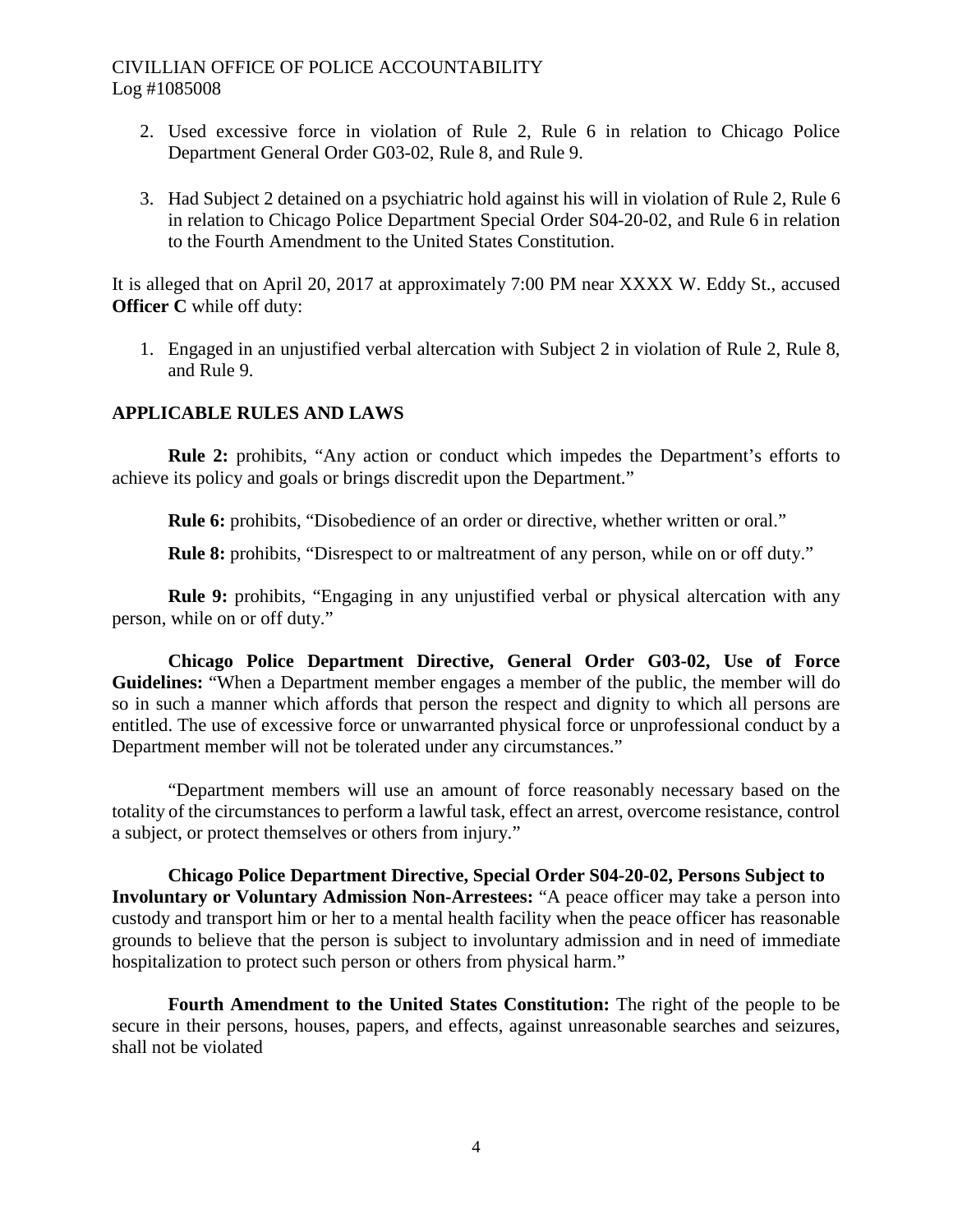## **INVESTIGATION[1](#page-2-0)**

#### **Interview of complainant Subject 2**

The complainant, Subject 2, related that on April 20, 2017, he was at his home at XXXX W. Eddy St. and having an issue with his neighbors, the Family (the family comprised of Subjects 1 and 3), who live at XXXX W. Eddy St. Subject 2 related that the Family were playing loud music and he initially thought the Family were having an issue with a neighbor to the east who has a dog. However, Subject 2 related that music was still playing later in the day so he went outside and observed the music being directed west towards his house and not towards the neighbor to the east. Subject 2 related that the male who resides at XXXX W. Eddy St. (identified as Subject 3) came out and told Subject 2 that they were upset that Subject 2 had been playing music at a loud volume the previous night. According to Subject 2, he did not realize his music was too loud and, as he had just returned from France, he was not adjusted to being back in the Chicago time zone. Subject 2 stated that he apologized but the Family still refused to turn down their music. Subject 2 said that when the Family refused to turn down their music, he placed a note in their mailbox letting the Family know that he is aware they, "do porno next door."[2](#page-2-1) Subject 2 related that after he left this note, the Subject 1 turned off their radios. Subject 2 stated that he only recalled leaving one letter at the Family. Furthermore, Subject 2 related that Subject 3's best friend, Officer C, is a Chicago Police Officer. Subject 2 believed that Subject 3 told Civilian 1 about Subject 2's note because the Family placed a "No Trespassing" sign on their property after this incident and added Subject 2's name to the sign.

Subject 2 went on to explain that several days after he left this note, he was walking to a neighbor's house and while he was walking in front of the Family, he was approached from behind by a police officer who had been hiding in between the homes. Subject 2 alleged that this officer grabbed Subject 2 around his thighs while at least one more police officer roughly handcuffed Subject 2 behind his body. According to Subject 2, this resulted in bruises on his legs, bruises around his wrists, and a cut on hishand[.](#page-2-2)<sup>3</sup> Subject 2 stated that before he was placed into the police vehicle, Subject 3's best friend, Officer C was in uniform and yelling at Subject 2 for leaving the Family a note. The complainant denied that anyone attempted to approach his home or talk to him before he was grabbed by an officer. Subject 2 related he was shoved into the backseat of a police vehicle. According to Subject 2, the police officer seated in the passenger seat informed Subject 2 that he had violated an order of protection, broke a seal on an envelope, and took out a document. Subject 2 claimed he was never served with an order of protection at any point. Subject 2 related that he asked if he was arrested but the officers ignored his questions and he was taken to St. Mary's Hospital Emergency Room. Subject 2 was unable to recall the names or any significant details regarding the officers he interacted with.

<span id="page-2-0"></span><sup>&</sup>lt;sup>1</sup> When this investigation began in April 2017, it was under the jurisdiction of the Independent Police Review Authority (IPRA). In September 2017, IPRA formally closed and a new agency, the Civilian Officer of Police Accountability (COPA) assumed jurisdiction. Therefore, this investigation includes work performed under both IPRA and COPA.

<span id="page-2-1"></span><sup>&</sup>lt;sup>2</sup> Subject 2 stated that the previous year, he found a piece of paper while raking his yard that contained a web address for a pornographic video featuring his neighbor, Subject 1, the wife of Subject 3.

<span id="page-2-2"></span><sup>&</sup>lt;sup>3</sup> Subject 2 related that he obtained medical treatment related to injuries he sustained from the officers. However, records from St. Mary's Hospital only included details regarding psychiatric care with no mention of any physical injuries.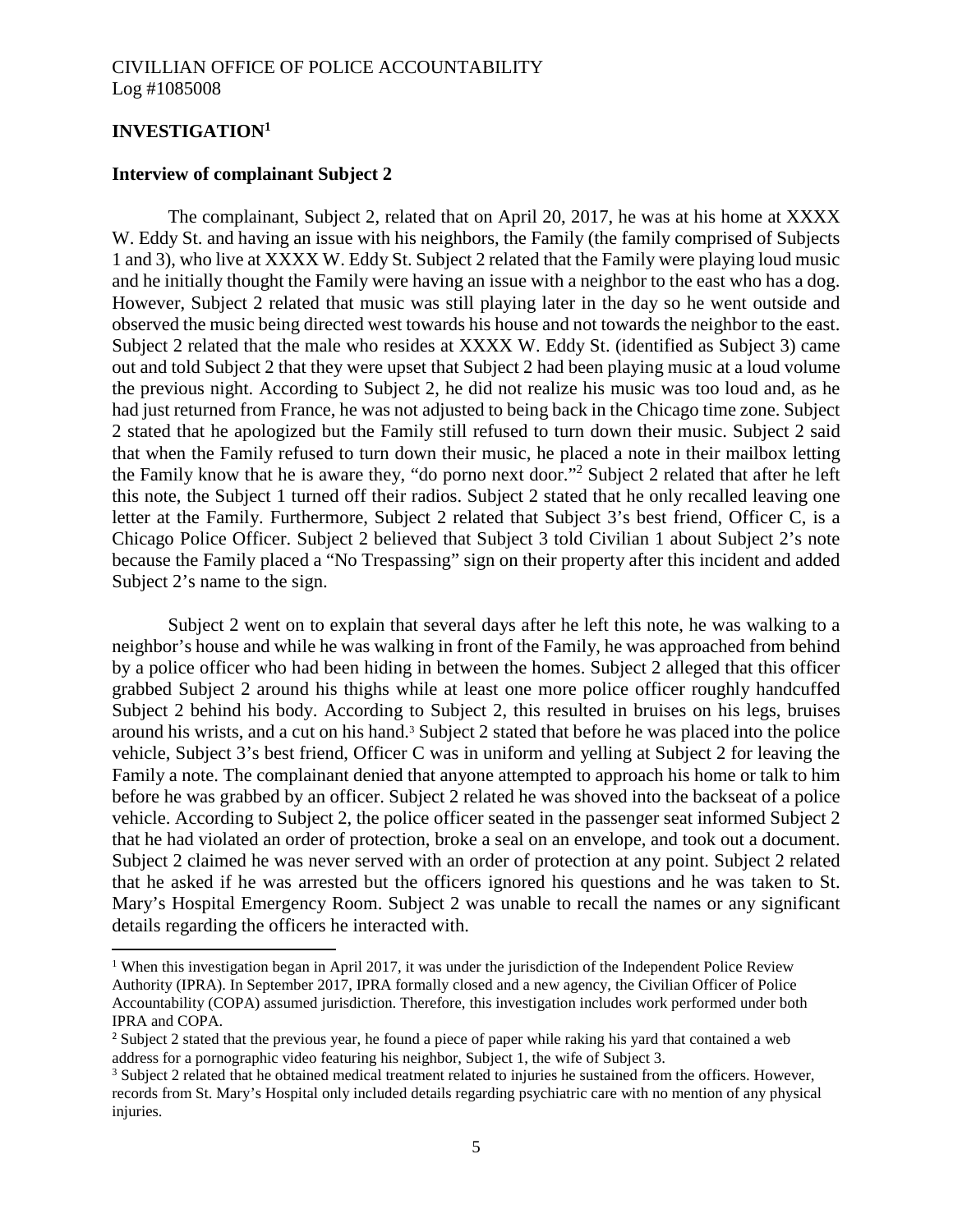According to Subject 2, the officers told hospital staff that Subject 2 was acting irrationally and making sexually inappropriate comments to Subject 1. Subject 2 related that he waited in the ICU because had had consumed alcohol earlier and hospital staff waited until he had 0% blood alcohol content before admitting Subject 2 to the psychiatric ward. Subject 2 indicated he remained in the psychiatric ward for five days before he was discharged. Subject 2 denied that he was intoxicated on the day he was taken to the hospital and related that he never has more than one drink per hour and he never gets, "wasted," "stoned," or "smashed." Subject 2 stated that hospital staff convinced Subject 2 to sign authorization because the police officers said he was "acting crazy." According to Subject 2, the police officers never saw Subject 2 "acting crazy," nor had the Family. Subject 2 viewed having to stay in a psychiatric hospital as his "punishment" from Officer C for leaving a note at the Family's residence. Subject 2 speculated that because there were no charges on which to arrest him, he was placed in the hospital instead. Subject 2 reported that he was diagnosed with schizophrenia at the hospital. Subject 2 stated he had never received a mental health diagnosis before this incident. (Att. 17)

#### **Department Reports and Records**

An Original Case Incident Report was identified regarding Subject 2's April 20, 2017 interaction with Chicago Police Officers with RD #XXXXXXXXX. This report states that on April 20, 2017, Beat XXXX responded to an incident at approximately 7:00 PM at the Family's home, located at XXXX W. Eddy St. Subject 2 is listed as the suspect and Subject 1 is listed as the victim. The narrative portion of this report states that Subject 1 requested police officers in response to an issue with Subject 2. Subject 1 stated that she placed a "No Trespassing" sign on her property and obtained a civil order of protection against Subject 2. Subject 1 related that Subject 2 had recently been on her property and left a "disturbing sexually perverted letter." Subject 1 showed the letter, along with additional letters from Subject 2, to the responding officers. Subject 1 also related that she was afraid that Subject 2 "was psychologically unfit and acting in a bizarre manner." After reviewing the letters and speaking with Subject 2, Beat XXXX (identified as Officer B and Officer A) took Subject 2 to St. Mary's Hospital at approximately 9:00 PM and prepared a petition for evaluation. The involved officers related to this situation were reported as Officer B, Officer A, and Sergeant A. (Att. 4)

According to RD #XXXXXXX, on April 19, 2017 at approximately 5:45 PM, Subject 2 left sexually derogatory notes in the Family's mailbox with content stating he wanted to have sex with Subject 1. Subject 3 related that he observed Subject 2 placing the notes in the mailbox and on Subject 3's vehicle. The responding officer, Officer D, attempted to speak with Subject 2 but Subject 2 would not open the door of his residence. (Att. 38)

The report for RD #XXXXXXXX states that on April 20, 2017 at approximately 7:45 AM, Subject 1 notified the police after she found two letters in her mailbox which she found alarming and raised concern for her safety. According to Subject 1, she was having ongoing issues with Subject 2. The reporting officer for this incident was Officer E. (Att. 35)

The Original Case Incident Report for RD #XXXXXXXX relates that on April 20, 2017, Officer B and Officer A transported Subject 2 to St. Mary's Hospital because he, "displayed bizarre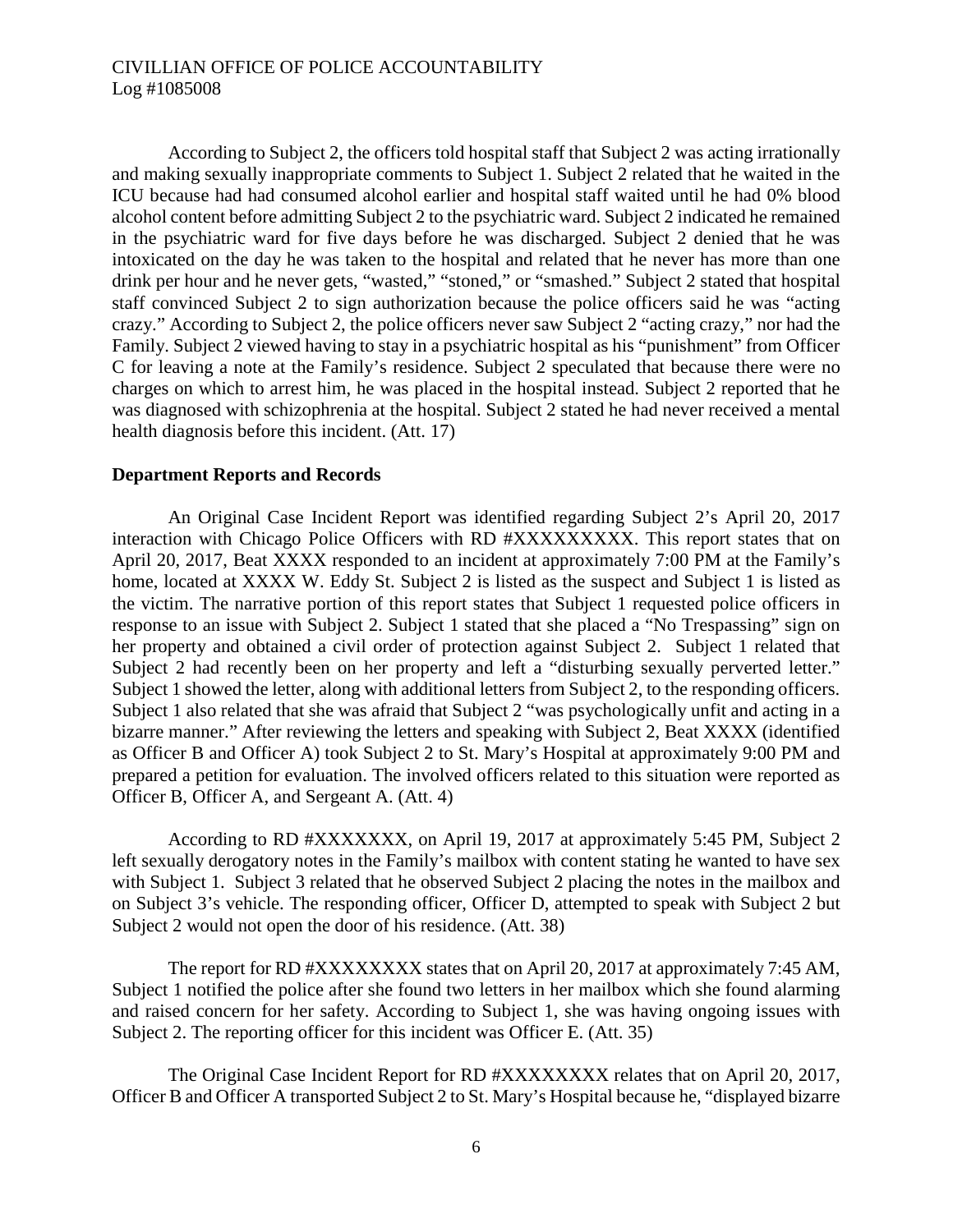behavior in a sexual manner" and was claiming that his neighbor was in a pornographic internet video. Additionally, Subject 2 had given Subject 1 hand written letters and she obtained an order of protection against Subject 2. (Att. 37)

According to the report for RD #XXXXXXXX, Subject 1 notified the police on April 20, 2017 at approximately 7:42 PM because Subject 2 was on her property and had not yet been served with an order of protection. According to this document, Officer B, contacted Sergeant A and Sergeant A served Subject 2 with the order of protection. (Att. 36)

Office of Emergency Management and Communications (OEMC) Event Queries were obtained regarding Subject 1's telephone call to 911 on April 20, 2017 at approximately 6:30 PM and the subsequent events. According to available documents, Subject 2 was in custody with officers from Beat XXXX (identified as Officer B and Officer A) on April 20, 2017 at approximately 7:37 PM. At 7:45 PM, Beat XXXX (identified as Sergeant A) went to serve an order of protection at XXXX W. Eddy St. At approximately 8:04 PM, officers from Beat XXXX transported Subject 2 to St. Mary's hospital. Remarks indicate that the caller (identified as Subject 1) was having an ongoing issue with her neighbor with Subject 2 harassing her with notes in her mailbox and violating a "No Trespass" sign. (Atts. 5, 6)

### **Medical Records**

Medical records from Saint Mary of Nazareth Hospital (located at XXXX W. Division St.) were obtained for Subject 2's stay at this hospital in April 2017. These documents reported that Subject 2 arrived at the hospital on April 20, 2017 at approximately 8:50 PM and he was taken to the hospital by police officers. Subject 2 was discharged from the Behavioral Health unit on April 26, 2017 at approximately 11:30 AM. According to provider notes, while at the hospital, bruising was observed on Subject 2's hands and knees. Subject 2's blood alcohol content was reported as 0.239g/dl. Upon admission, Subject 2 was described as paranoid and delusional with sexual acting out towards his neighbor. His diagnosis upon discharge was schizophrenia. The History of Present Illness outline in Subject 2's medical records related that he was brought to the hospital by the Chicago Police because he was "stalking his neighbors, trespassing on the property and leaving sexually explicit notes on their doorway," which Subject 2 denied. Subject 2 told hospital staff that his neighbors were playing loud music to disturb him and that he found a note which contained a website for a pornographic video of his neighbors. Hospital staff reported that upon admission, "The patient at present denies any problem," and that he needed, "to be kept under close observation and stable on meds before discharged back to the community." Subject 2 was described as having impaired judgment, a "poor attention span," and "looseness of associations and flights of ideas." Subject 2's reason for hospitalization included, "Destructive behavior as immediate threat. Magnitude of behavior simply not tolerable to the patient or society *[sic]*." Marijuana/hashish was listed under Subject 2's drug-use. Subject 2 also endorsed drinking 1/5 a dayof whiskey and gin.<sup>4</sup> Available medical records also stated that Subject 2's sister had bipolar disorder and schizophrenia and that she committed suicide in 2015. While at the hospital, Subject 2 endorsed that he experienced "hearing voice in the past" while mourning his sister's death and

<span id="page-4-0"></span><sup>&</sup>lt;sup>4</sup> 1/5 of alcohol here likely refers to a 750 milliliter bottle of alcohol.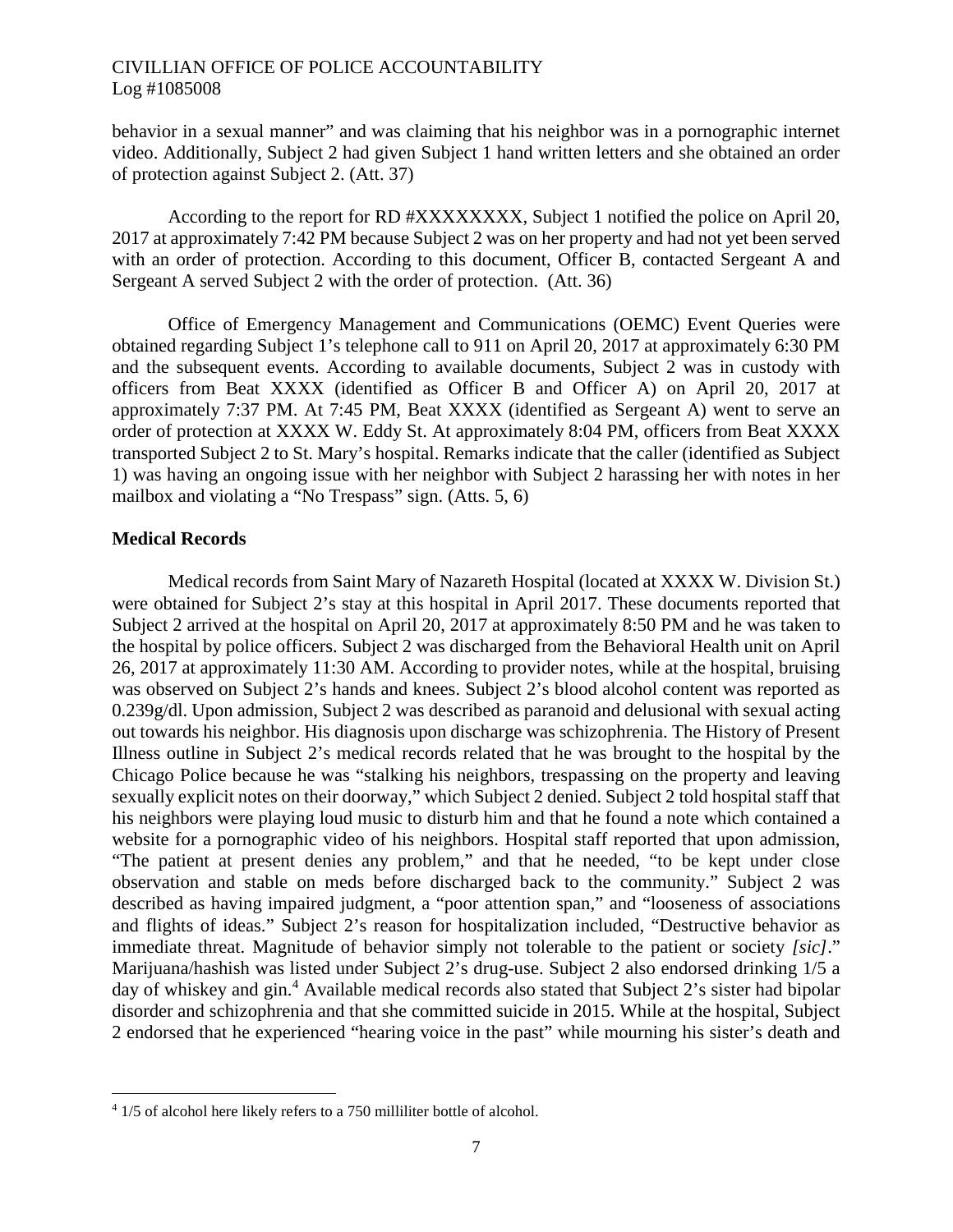he was drinking "regularly and heavily." Subject 2 related that he was unaware of an order of protection against him. (Att. 28)

#### **Subject 1**

On August 2, 2017, COPA contacted Subject 1 via telephone. Subject 1 related that she was unwilling to participate in an interview at this time but agreed to answer several questions over the phone. Subject 1 related that she has a video of Subject 2's interaction with the police on April 20, 2017. During this phone call, Subject 1 stated that Subject 2 has sent her multiple letters of a disturbing nature. According to Subject 1, she went to court but Subject 2 did not appear and she was given a no contact order against Subject 2 due to the content of these letters. Subject 1 stated that she did not believe the police used excessive force while detaining Subject 2, nor did she observe a police officer grab Subject 2 by the legs. Subject 1 described the police officers who responded as very professional during their encounter with Subject 2. Subject 1 related that the police have been called on Subject 2 multiple times and that Subject 2 is an alcoholic and a drug user who appears to have mental health issues. According to Subject 1, Subject 2 has caused multiple issues on their block including going after a neighbor with a cane, breaking another neighbor's window, holding up traffic, and other "odd behavior." Subject 1 related that she believes Subject 2 has a medical marijuana prescription. Additionally, Subject 1 stated that she does not have any friends who are police officers or any friends named Officer C.

On October 20, 2017, COPA went to Subject 1's home at XXXX W. Eddy St. and spoke to her. Subject 1 related that she has a no contact order against Subject 2 but he had been talking to her over the fence the other day. Subject 1 also stated that Subject 2 had been "taken back to the hospital" recently. COPA also noted that outside of the Family's home was a "No Trespassing" sign with Subject 2's name handwritten on the sign.

COPA obtained two videos from Subject 1 of Subject 2's April 20, 2017 interaction with CPD officers. One video depicted Subject 2 standing with a police officer on each side of Subject 2's body. There is no struggle involved, all parties appear calm, and Subject 2 repeatedly stated he was not resisting. The second video showed Subject 2 being placed into a police vehicle by the same officers. Again, there was again no struggle and everything appeared calm. (Atts. 26, 27, 50, 51)

#### **Cook County Clerk of Court Civil Order of Protection Records**

A docket from the Cook County Clerk of Court was located regarding a Civil Order of Protection (Case Number XX-XX-XXXXX) that was filed by Subject 1 against Subject 2 on April 20, 2017. An "Emergency Stalking No Contact Order" was allowed on April 20, 2017. A judgment for the plaintiff was entered on May 11, 2017 of a "Plenary Stalking No Contact Order." (Att. 23)

A second docket from the Cook County Clerk of Court was located regarding a Civil Order of Protection (Case Number XX-XX-XXXXX) that was filed against Subject 2 by an individual named Civilian 2 on June 21, 2016. Civilian 2 was identified as another neighbor of Subject 2's with an address of XXXX W. Eddy St., FL X. An "Emergency Stalking No Contact Order" was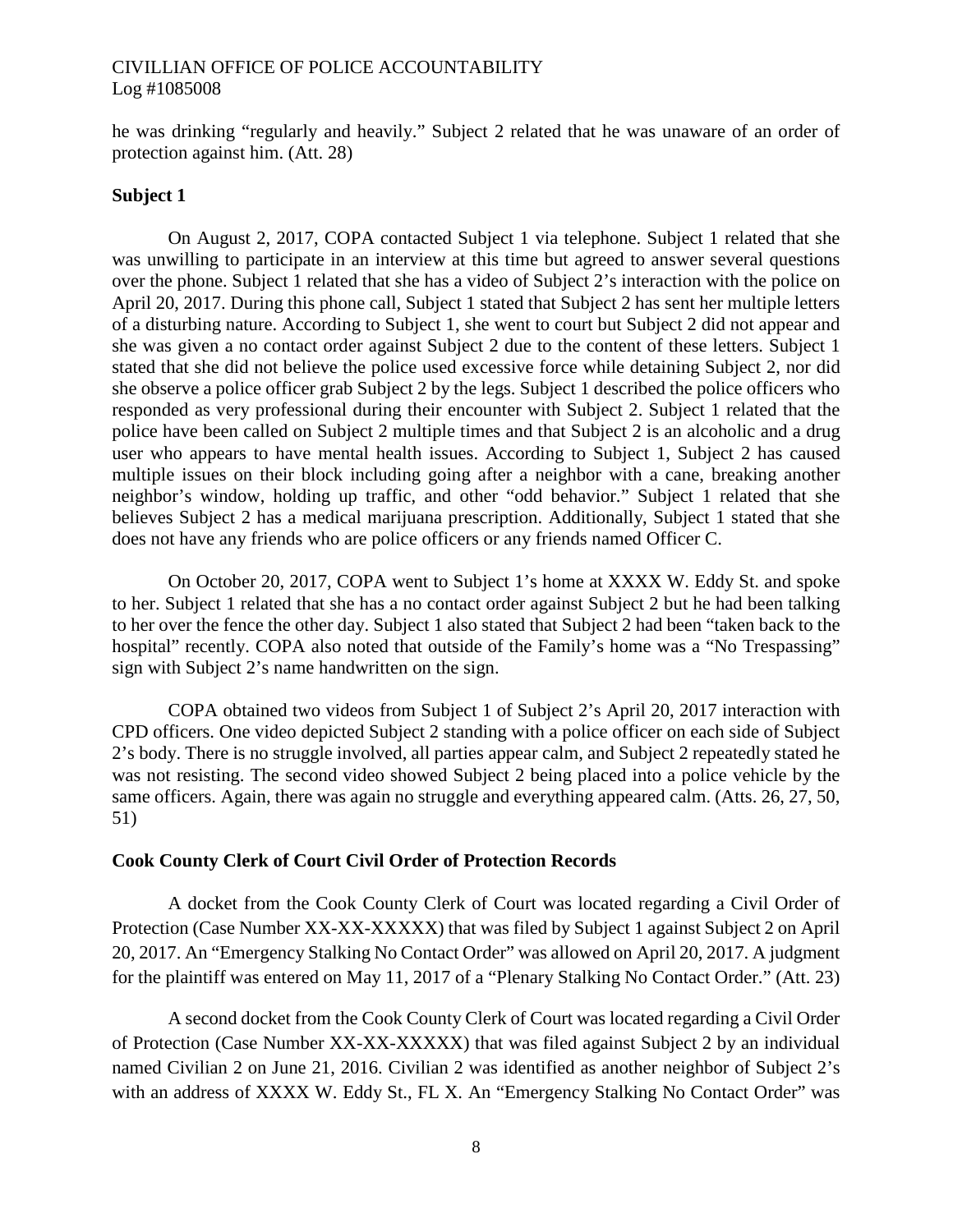allowed on June 21, 2016. A judgment for the plaintiff was entered on July 12, 2016 which included a "Plenary Stalking No Contact Order." (Atts. 24, 25)

#### **Interview of Accused Officer A**

An interview was conducted with Officer A on August 14, 2017. In his interview, Officer A related that on April 20, 2017, he was working patrol with his partner, Officer B. Officer A stated that he and Officer B encountered Subject 2 on April 20, 2017 after they received a call about criminal trespassing where Subject 2 was the offender. According to Officer A, he had previously encountered Subject 2 after Subject 2 caused disturbances in the neighborhood such as harassing people, blocking traffic, and behaving in an incoherent manner. Officer A described Subject 2 as "out of his mind" on these previous occasions. Officer A believed this behavior was due to a combination of intoxication and mental illness.

Officer A stated that after receiving a call for criminal trespass on April 20, 2017 from Subject 1, Subject 1 informed the officers that Subject 2 had been on her front porch while yelling and placing things in her mailbox. Officer A stated that they were speaking to Subject 1 while Subject 2 was not present and she related that she was having troubles with Subject 2 making sexual comments, harassing her, and putting sexually explicit letter in her mailbox. Officer A indicated he saw the letters from Subject 2 and described them as "very disturbing." After speaking to Subject 1, Officer A stated he and his partner went to Subject 2's home but Subject 2 did not answer. According to Officer A, Subject 1 related that Subject 2 would come back to her house as soon as the officers left. The officers then went down the block to observe the Family's house and about 5 – 10 minutes later, the officers saw Subject 2 outside yelling, flailing his arms, and holding a piece of paper. Officer A indicated that this piece of paper was an additional handwritten letter from Subject 2 to Subject 1. Next, Officer A stated that he and his partner drove up to Subject 2 and tried to talk to him but Subject 2 was incoherent. The officers then detained Subject 2 and placed him into the squad car while Subject 2 was making sexually inappropriate comments about Subject 1, including references to her being a "porn queen." Officer A related that at that point, he and his partner determined that Subject 2 needed professional medical help. Officer A stated that he identified Subject 2 as mentally ill but was unsure if Subject 2 was intoxicated. Officer A stated that they observed Subject 2 had red eyes and Subject 2 had related this was because he has a medical marijuana card.

Officer A stated that he and Officer B called a supervisor (identified as Sergeant A) in order to tell Sergeant A what they were going to do and so the sergeant could serve Subject 2 with an order of protection. Officer A said that the only physical contact he had with Subject 2 was placing him into the car and he could not recall if it was he or Officer B who placed Subject 2 in handcuffs. According to Officer A, he could not recall any officers grabbing Subject 2 around the legs and he denied that any excessive force was used. Officer A did not remember if Subject 2's hand area was bleeding. Officer A related that Subject 2 was taken to a psychiatric hospital because he needed more help than the officers were able to provide and because Subject 2 was a danger to himself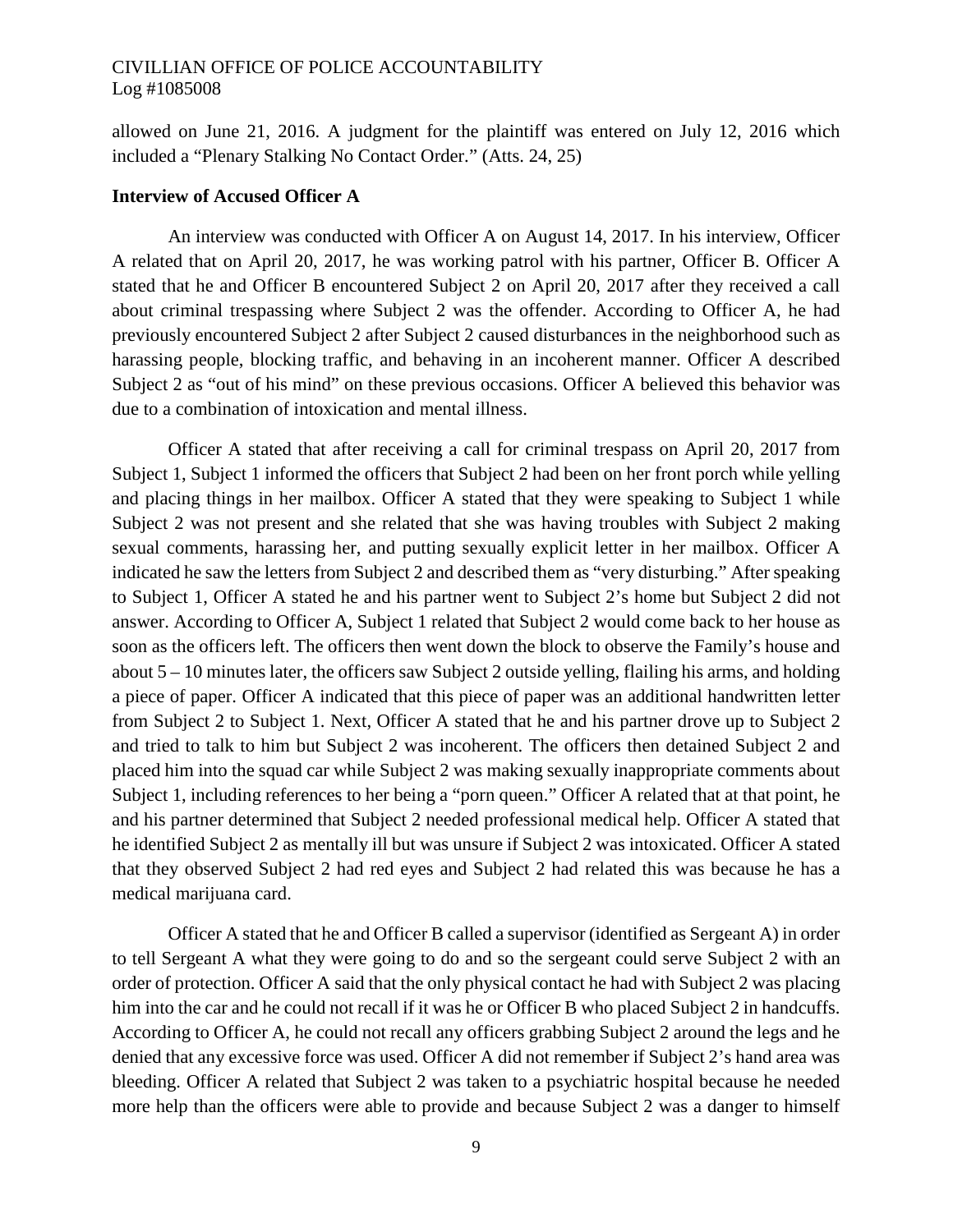and others. Officer A stated that he and Officer B transported Subject 2 to the hospital. Officer A stated that there was no officer at the Family's home named Officer C. Officer A denied arresting Subject 2 without justification, using excessive force, or detaining Subject 2 on a psychiatric hold against his will. Officer A recalled that Officer B signed a petition to have Subject 2 committed to the hospital. Officer A also provided additional Department documents related to this incident which can be found in Attachments 34 – 38. (Atts. 4, 29, 34, 35, 36, 37, 38)

#### **Interview of Accused Sergeant A**

An interview was held with Sergeant A on August 14, 2017. In his interview, Sergeant A stated that on April 20, 2017, he recalled that Subject 2 was harassing Subject 1. Sergeant A could not recall if he previously interacted with Subject 2. However, Sergeant A indicated that on April 19, 2017, he signed a reported for Officer D related to Subject 2. Sergeant A stated that on April 20, 2017, he observed Subject 2 in the back seat of Beat XXXX's police vehicle (which was maned by Officer A and Officer B). The sergeant stated that Subject 2 was in this police vehicle because he was going to be taken to a hospital for a mental health evaluation. Sergeant A stated that based on the totality of the circumstances Subject 2 need mental health treatment. These circumstances included letters Subject 2 had written and left for Subject 1, Subject 1 obtaining an order of protection against Subject 2, an additional neighbor filing a report, and Subject 2's erratic behavior. Sergeant A stated that he did not observe Subject 2's erratic behavior himself, but had been informed of such by Subject 1 and Subject 3. Sergeant A related that while Subject 2 was in the back of the squad car, he served Subject 2 with Subject 1's order of protection, at which time Subject 2 was "screaming and yelling obscenities, profanities." The sergeant related that Subject 2 appeared to be mentally unstable. Sergeant A stated that he did not observe any injuries on Subject 2 and he had no physical contact with Subject 2. Sergeant A related that he observed no excessive force used against Subject 2 from Officer A or Officer B. Sergeant A related that he did not recall any officers present other than Officer B or Officer A. According to Sergeant A, Subject 2's psychiatric hold was justified. Sergeant A denied that Subject 2 was arrested without justification, that excessive force was used, or that he detained Subject 2 on a psychiatric hold against Subject 2's will. (Atts. 34, 39)

### **Interview of Accused Officer B**

On August 15, 2017, Officer B was interviewed. Officer B related that on April 20, 2017, he was working his regular beat in a marked police car with his partner, Officer A. Officer B recalled Subject 2 and related that prior to April 20, 2017, he had responded to several calls regarding Subject 2. Officer B related one incident where he had been called by a family who lives on the same block as Subject 2. Officer B stated that he was called because this family was scared of Subject 2's behavior. Officer B indicated that Subject 2 was standing in the street in front of the family's home with an approximately 3.5-foot sign pointed at the family's home saying something to the effect of "Drug Dealers Live Here." Officer B also related that he believed Subject 2 had broken a window at this family's home. Officer B explained that after he arrived at this prior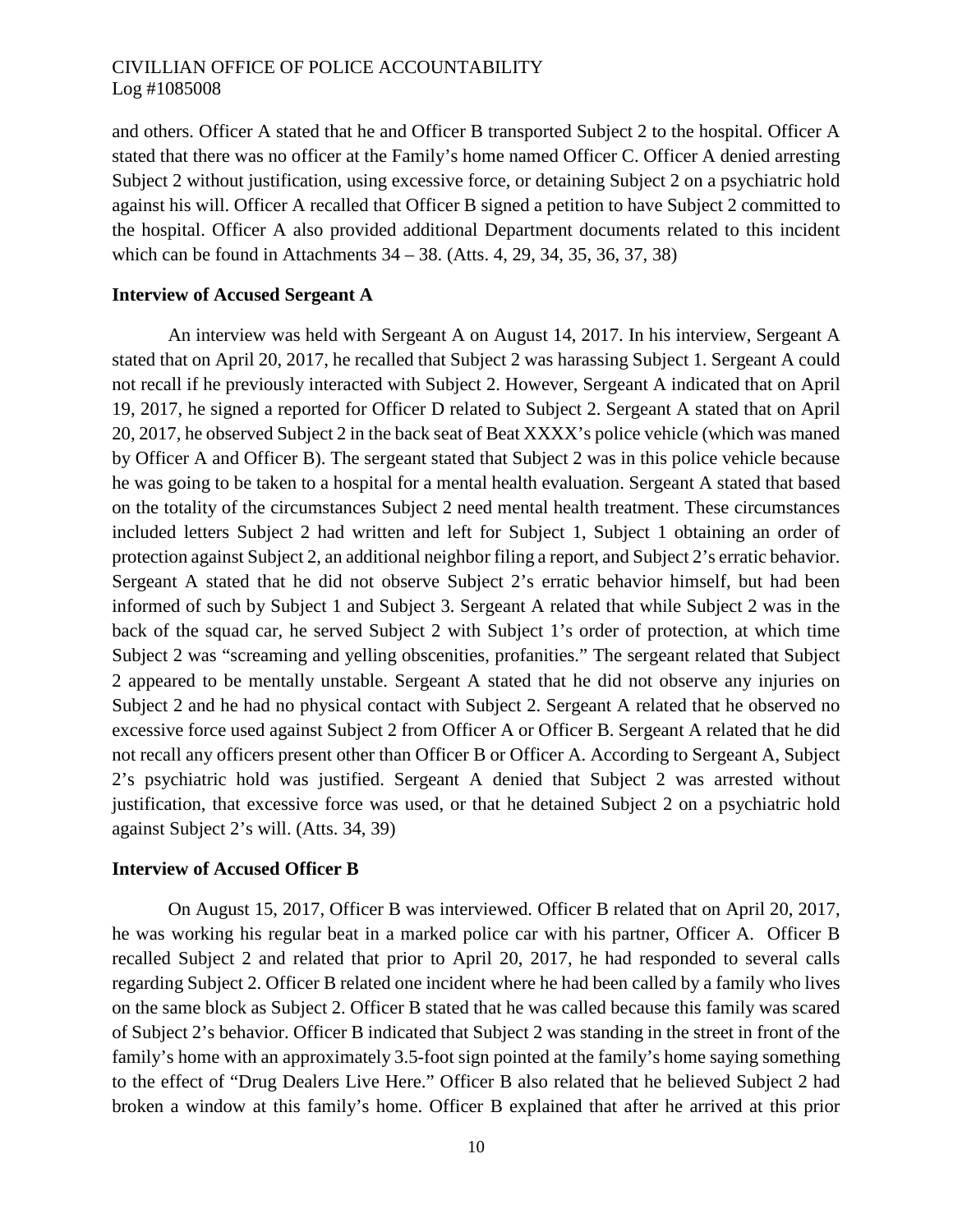incident, several neighbors came out and told him stories about Subject 2, such as Subject 2 attempting take a neighbor's dog. Officer B related that he learned from earlier calls to Subject 2's block that once police arrive on the scene, Subject 2 would go into his home to avoid talking to the police. Therefore, Officer B had never directly spoken to or observed Subject 2 prior to April 20, 2017.

According to Officer B, on April 20, 2017, he received a call to respond to Subject 1's house regarding criminal trespass. Officer B indicated that the Family explained to the officers that Subject 2 had been sexually harassing Subject 1 over a period of time. Subject 1 showed Officer B letters that Subject 2 had reportedly written her. Officer B stated that Subject 1 appeared disturbed. Officer B related he read the letters, was also disturbed by their content, and he was worried Subject 2 might kill someone or otherwise harm Subject 1. According to Officer B, once the sergeant (identified as Sergeant A) arrived on the scene, he showed the letter to Sergeant A. Officer B determined that Subject 2 was not fit to be arrested. After to speaking with Officer A and the sergeant, Officer B decided Subject 2 needed to go to a hospital to prevent Subject 2 from hurting himself or the Family. Officer B described the situation with the Family and Subject 2 as "feverish" and he deemed Subject 2 to be removed from reality. Officer B stated that when he responded to the Family's call, Subject 2 was playing music very loudly and Subject 1 related to him that was common behavior from Subject 2. Officer B did not observe any other police officers or additional individuals at the Family's aside from Subject 3 and Subject 1.

Officer B stated that Subject 1 related to him that once the officers left, she believed Subject 2 would come back to her home to deliver another letter. Therefore, the officers moved down the street about waited approximately half an hour before Subject 2 came outside. Officer B said that they drove up next to Subject 2, exited the vehicle and approached Subject 2. According to Officer B, Subject 2 was yelling something at the house and was so focused on the Family's home that he did not appear to notice the officers. Officer B said he walked up to Subject 2 and he denied that either or he or Officer A grabbed Subject 2 around the legs. Officer B stated that he did not notice Subject 2's hand or wrist bleeding and he did not observe any injuries on Subject 2. Officer B related that he attempted to talk to Subject 2 while he was being detained, but Subject 2 was difficult to talk to because of his bizarre behavior. Officer B related that Subject 2 was handcuffed and placed into the police car. According to Officer B, Subject 2 was making comments to the officers such as calling Officer B a "gay bastard." Officer B also said that at the hospital, Subject 2 was making sexually inappropriate comments to the hospital staff. Officer B denied that excessive force was used against Subject 2, or that Subject 2 was arrested without justification. Officer B related that he filled out a petition at the hospital for a psychological evaluation and he believed Subject 2 was placed on psychiatric hold against his will after the officers left the hospital. (Atts. 44, 45)

### **Letters from Subject 2 to Subject 1**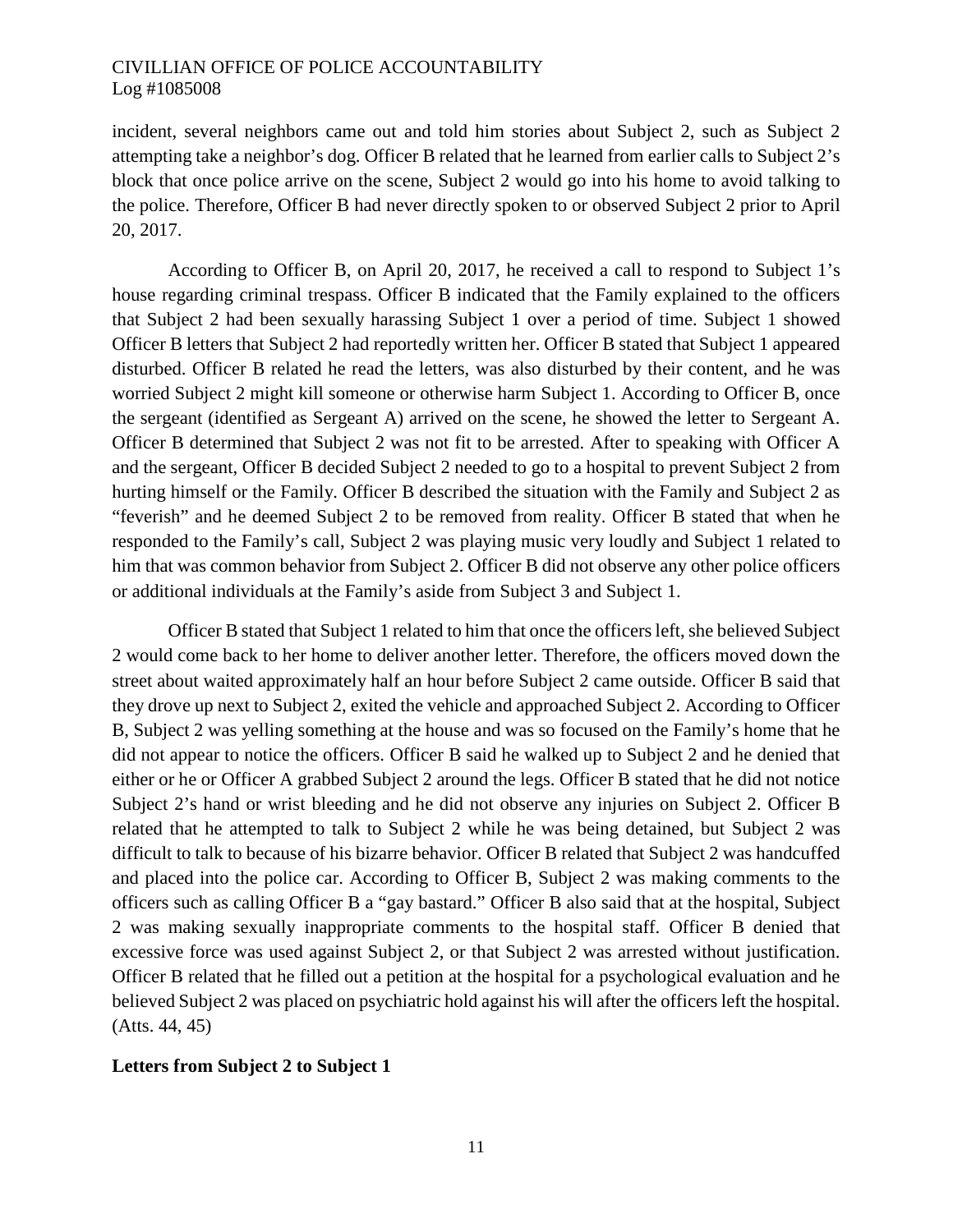Copies of letters reportedly written by Subject 2 to Subject 1 were provided by Officer A. The letters are approximately 10 pages in length and included a hand-written note that appears to have been authored by either Subject 3 or Subject 1 regarding their observations of Subject 2. The letters include phrases such as, "Last May, while raking, I came across a piece of paper. It had a URL. I put it into my puter *[sic]*. What did I see? Subject 1! Nude! [...] spreading her brazilioned *[sic]* thighs for a pink dildo." In another letter dated April 19, 2017, it states, "Sorry, I'm still on Paris time. Plus, I was drunk off my ass […] So give me a break. Lord knows I give plenty to you. Esp. after finding that note with a certain URL […] Who does the camera work *[sic*.*]* I hope not Officer C" These letters also include references to rape, incest, and Civilian 3. (Att. 34)

*Approved: Submitted:*

Supervising Investigator COPA Investigator A

# **ANALYSIS AND CONCLUSION**

COPA recommends that **allegation #1** against **Sergeant A, Officer A and Officer B**, that Subject 2 was arrested without justification, be **Unfounded**.

\_\_\_\_\_\_\_\_\_\_\_\_\_\_\_\_\_\_\_\_\_\_\_\_\_\_\_\_ \_\_\_\_\_\_\_\_\_\_\_\_\_\_\_\_\_\_\_\_\_\_\_\_\_\_\_\_\_\_\_\_

Subject 2 was not arrested. Therefore, Subject 2 was not arrested without justification. While Subject 2 was detained by Chicago Police Officers, as argued below there was justification to do so. Based on information from the three accused officers, details related by Subject 1, and Subject 2's medical records, it appears Subject 2 was having a mental health crisis. Therefore, detaining Subject 2 was in the interest of the complaint's own safety, as well as of the safety of Subject 1 and her family.

COPA recommends that **allegation #2** against **Sergeant A, Officer A and Officer B**, that officers (individually) used excessive force, be **Unfounded**.

No credible evidence suggests that any of the responding Chicago Department members used excessive force against Subject 2. While Subject 2's medical records related that he had bruising on his wrists and legs, there is no indication as to when or how he sustained these bruises. Additionally, Subject 2 related that he sustained injuries serious enough to require treatment at the hospital. However, medical records obtained from St. Mary's Hospital make no reference to any such treatment. Furthermore, Subject 1 related that the responding officers were all very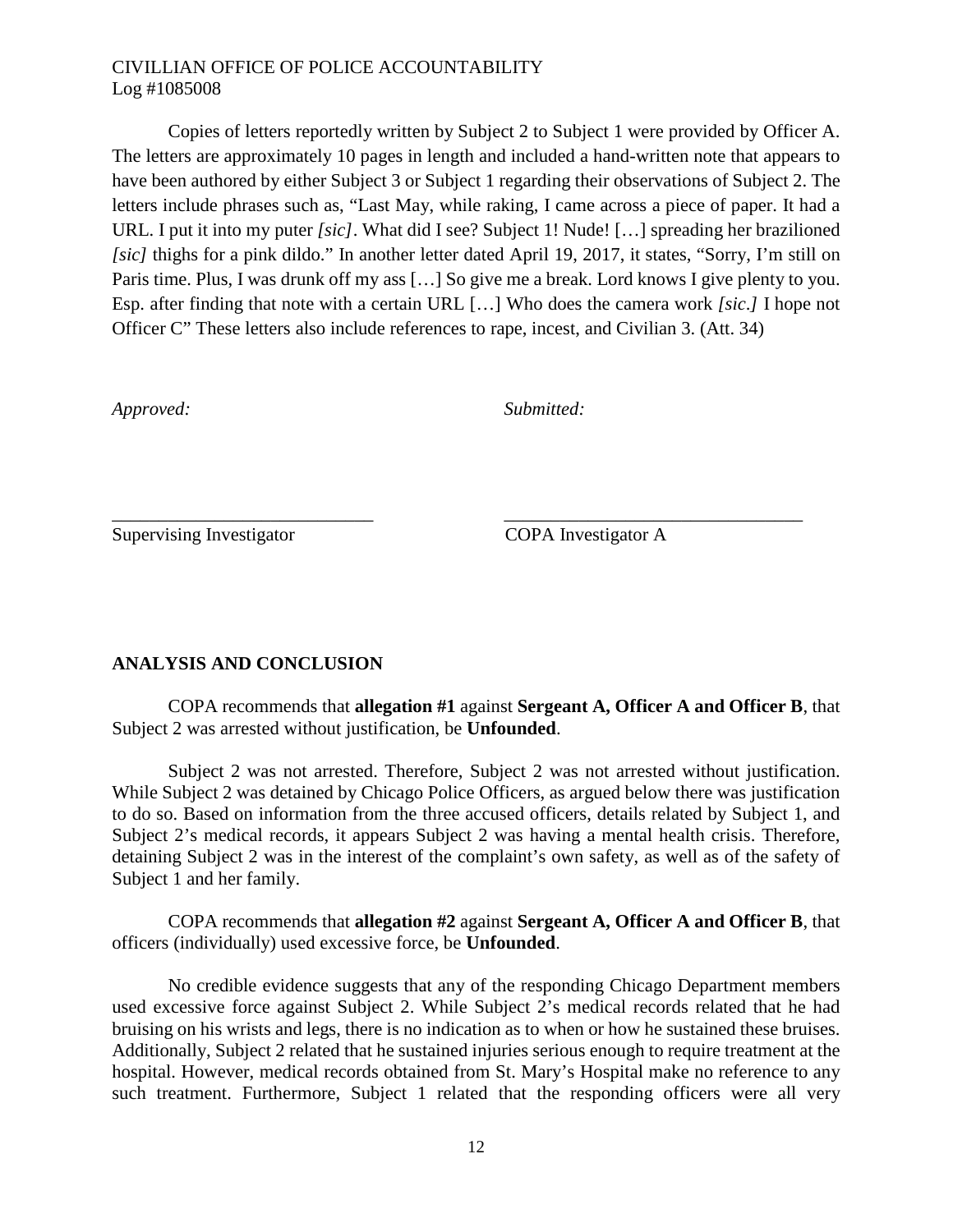professional. Subject 2's version of the events that unfolded on April 20, 2017 does not appear to be accurate based on available evidence. It is believed that Subject 2 was in a delusional state and unable to correctly interpret or perceive reality during the time he was interacting with Chicago Police officers. This is confirmed by the diagnosis of schizophrenia given to Subject 2 by staff at St. Mary's Hospital.

Subject 2 lacks credibility due to inconsistences between his medical records and information he related in his IPRA interview. Specifically, Subject 2 claimed to IPRA that he never got intoxicated and he was not intoxicated on April 20, 2017. However, Subject 2's medical records reported that Subject 2 endorsed drinking 1/5 of a liter of alcohol per day and his blood alcohol content was 0.239g/dl upon admission to the hospital. In addition to experiencing what is believed to be a mental health crisis, Subject 2's intoxication likely prevented him from accurately recalling events from April 20, 2017. Moreover, video evidence obtained, while not showing the entire interaction, depicts Subject 2 and the responding Officers at the time of Subject 2's arrest. There appears to be no struggle as the officers place Subject 2 into the squad car. The video further contradicts Subject 2's version of events.

COPA recommends that **allegation #3** against **Sergeant A, Officer A and Officer B**, that officers (individually) detained Subject 2 on a psychiatric hold against his will, be **Exonerated.**

While Officer B signed a petition to have Subject 2 committed to an involuntary psychiatric evaluation, available evidence indicates that this action was justified and within Chicago Police Department policy. The officers, particularly Officer B, appeared very concerned for Subject 1's safety and with what Subject 2 would do if he did not receive urgent mental health treatment. The content of the letters Subject 1 produced as authored by Subject 2 convey acts of violence. The letters also appear to have been written by an individual detached from reality and unaware of the boundaries for acceptable and appropriate behavior. Officer B related that the situation was escalating and he feared Subject 2 was ready to move from writing letters to committing actions. While it appears that only Officer B signed the petition for the psychiatric evaluation, it was identified that he consulted with Sergeant A and Officer A and the three men agreed that Subject 2 was in need of immediate psychiatric care. Additionally, Officer A accompanied Officer B when Subject 2 was admitted to St. Mary's Hospital. Furthermore, in Subject 2's medical records, Subject 2's reason for hospitalization included, "Destructive behavior as immediate threat. Magnitude of behavior simply not tolerable to the patient or society *[sic]*."

COPA recommends that **allegation #1** against **Officer C**, that he engaged in an unjustified verbal altercation with Subject 2, be **Unfounded**.

Available evidence from the three accused officers, from Subject 2's medical records, and from Subject 1 indicated that Officer C never existed. As Subject 2 was experiencing what was identified as a delusional, psychotic episode, it is possible that Officer C was a by-product of this episode. According to Subject 2's medical records, he was diagnosed with schizophrenia, in a state of denial, and experiencing impaired reality testing at the time of his hospitalization.

*Approved:*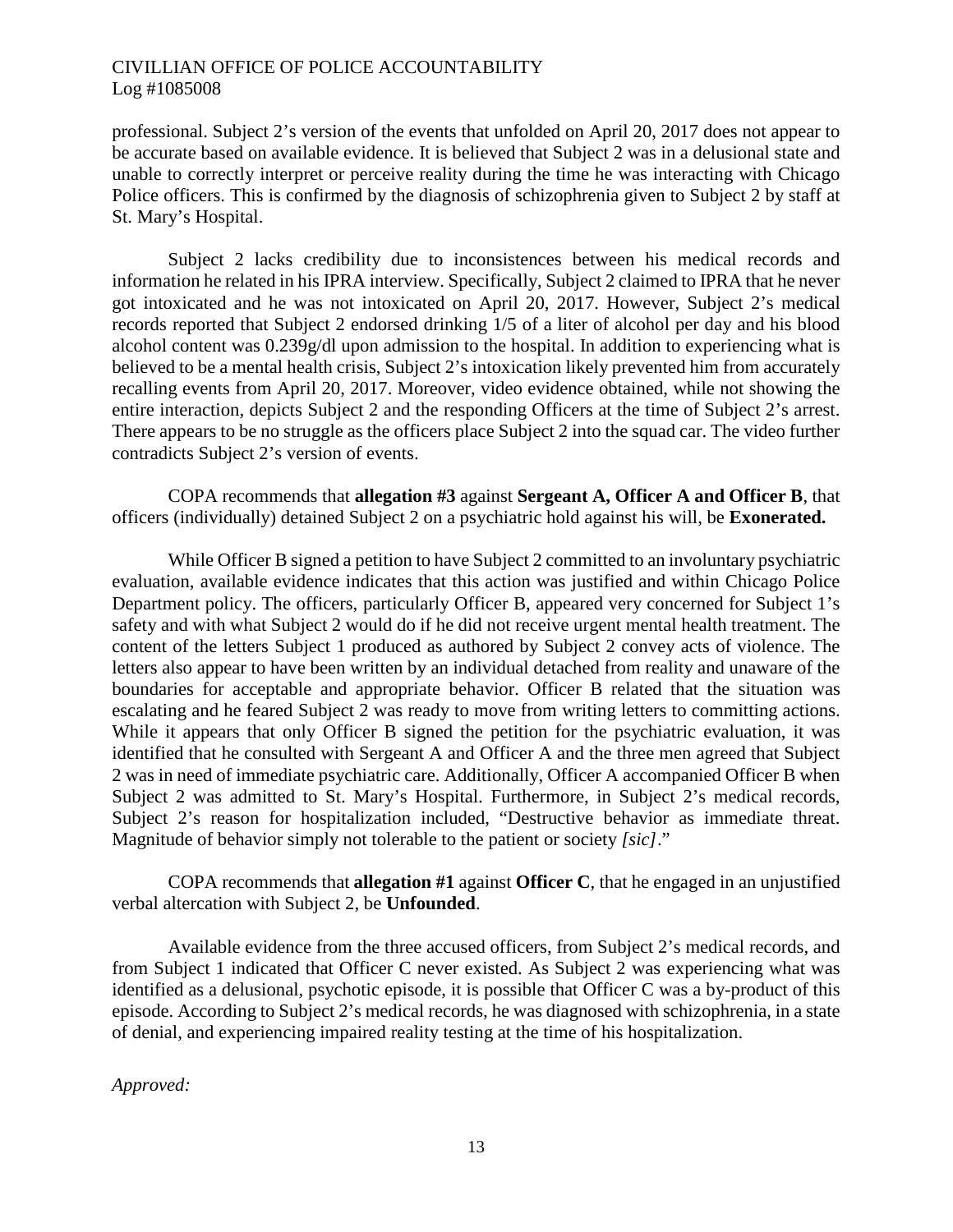Deputy Chief Administrator

\_\_\_\_\_\_\_\_\_\_\_\_\_\_\_\_\_\_\_\_\_\_\_\_\_\_\_\_\_\_\_\_\_\_